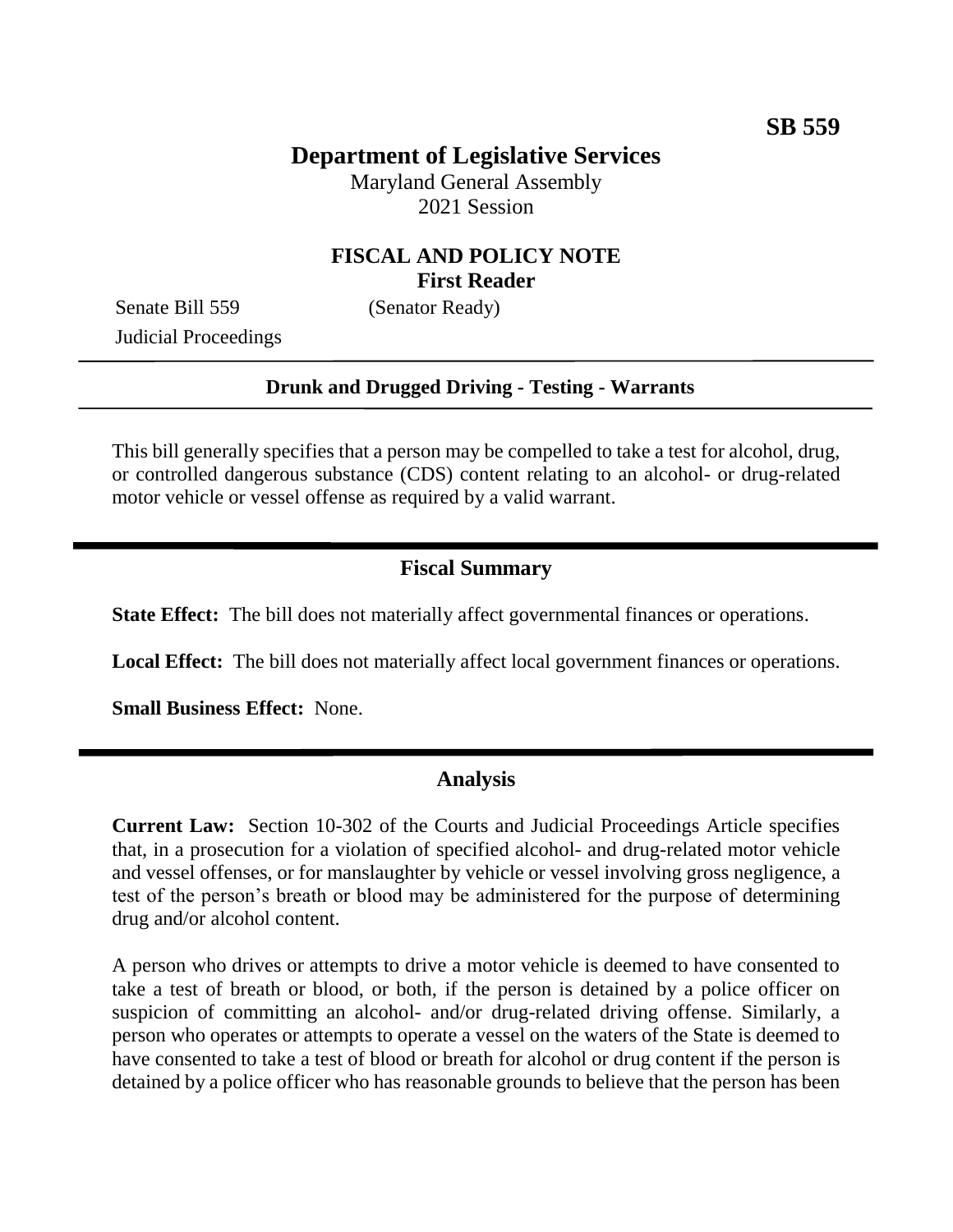operating or attempting to operate a vessel while under the influence of alcohol, while impaired by alcohol and/or drugs, or while impaired by a CDS.

However, a person may not be compelled to submit to a test to determine the alcohol or drug concentration of a person's blood or breath unless the person is:

- involved in a motor vehicle accident that results in death or a life-threatening injury to another person, and the person is detained by a police officer who has reasonable grounds to believe that the person has been driving or attempting to drive a motor vehicle while under the influence of alcohol or under the influence of alcohol *per se*; impaired by alcohol; impaired by drugs and/or drugs and alcohol; or impaired by a CDS; or
- involved in an accident while operating or attempting to operate a vessel that results in death or a life-threatening injury to another person, and the person is detained by a police officer who has reasonable grounds to believe that the person has been operating or attempting to operate a vessel while under the influence of alcohol; impaired by alcohol; impaired by drugs and/or drugs and alcohol; or impaired by a CDS.

If a police officer directs that a person be tested, then the test must be administered by qualified personnel who comply with the testing procedures specified in statute. Medical personnel who perform the required tests are not liable for civil damages from administering the tests, unless gross negligence is proved.

In *Birchfield v. North Dakota,* 136 S. Ct. 2160 (2016), the U.S. Supreme Court determined that, absent exigent circumstances, a blood test cannot be administered without the consent of a suspected drunk driver unless a search warrant is obtained. In *Missouri v. McNeely,* 569 U.S. 141 (2013), the U.S. Supreme Court held that the natural dissipation of alcohol from a suspected drunk driver's blood does not create a *per se* exigency; exigent circumstances must be evaluated on a case-by-case basis based on a totality of the circumstances.

# **Additional Information**

**Prior Introductions:** SB 498 of 2020, a similar bill, passed the Senate and was referred to the House Judiciary Committee, but no further action was taken. Its cross file, HB 1529, received a hearing in the House Judiciary Committee, but no further action was taken.

### **Designated Cross File:** None.

SB 559/ Page 2